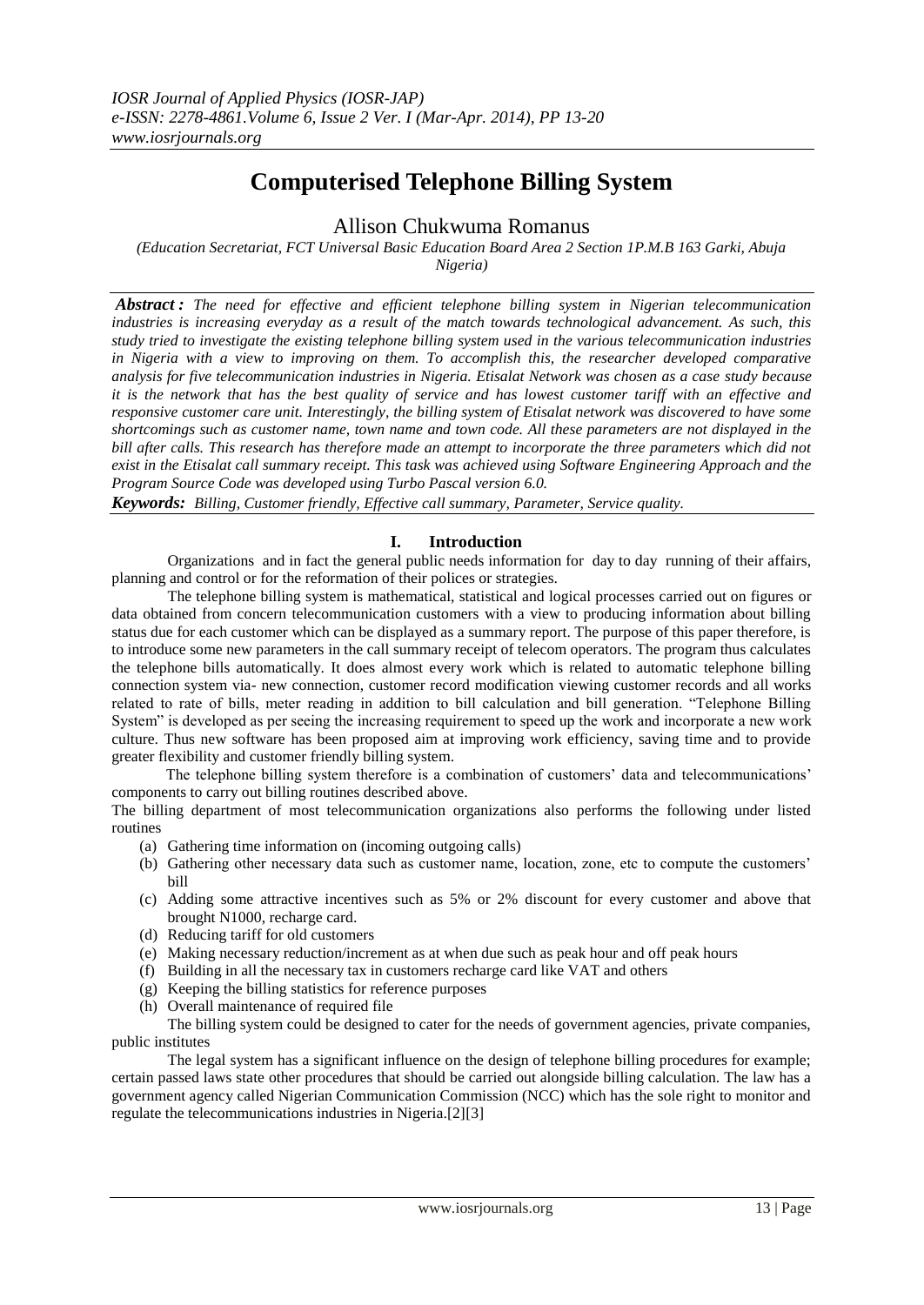# **II. Historical background**

The idea of Cell based mobile radio system was first conceived at Bell Laboratories in (USA) in the early 1970s [1] However, mobile cellular systems were not introduced for commercial use until 1980s during this 1980s; analog cellular telephone systems experienced a very rapid growth in Europe particularly in Scandinavia and in United Kingdom. But in the beginning of cellular system, each country developed its own system which was undesirable situation for the following reasons;

- $\bullet$  The equipment was limited to operate only within the boundaries of each country.
- $\triangle$  The market for each mobile equipment was limited.

In order to overcome these problems, the Conference of European Posts and Telecommunication (CEPT) in 1982 formed the Special Mobile (GSM) in order to develop a pan – European mobile cellular radio system (with this, GSM acronym because global system for mobile communication). This group came up with a digital system that has to meet the following criteria.

- $\bullet$  Spectrum efficiency
- Good subjective voice quality
- International roaming
- Compatibility with other systems such as ISDN
- Low mobile and base stations cost

A digital was adopted by the group (CEPT) as opposed to the then analog cellular systems like AMPs in the United States and TACs in the United Kingdom. The reason for this is on the aspect of quality of service. For example, analog system do pass physical disturbances do decrease signal quality because they produce effects such as fadeouts, crosstalk, hisses etc. On the other hand, digital systems avoid these effects. The phase I of the GSM specifications was published in 1990. Commercial services started mid 1991 and by 1993 there were 36 GSM networks in 22 countries. By the beginning of 1994, there were 1.3 million subscribers worldwide, which grew to 55 million by October 1997 [2][3]

In this paper also, the researcher tries to review a lot of literary works carried out by some other authors and organizations on telephone billing system. The chapter also reviews the activities of the Etisalat Nigeria Plc one the leading telecommunication company as a case study. The Etisalat Nigeria Plc is one of the key player in the telecommunication subsector of the economy. The company started full fledged operation in October 2008[2]. Today it is one of the best telecommunication companies in Nigeria with branches in almost all over the nation. The company has continued to grow from strength to strength with a number of departments and sections [4].

Quelch and Hoff [5], consumer response to product quality also changes dynamically as experience builds up, information accumulates and the cost of quality changes. Omotayo & Joachim [6], a lot of literatures have named the benefits of retention to an organization. For instance, for an organization such as GSM operator to able to retain a customer, they must have a lot of attractive packages that can attracts customers such as low tariff, good network services, wide coverage etc. Adegoke and Babalola[7], quality of services is an important key performance indicator that is used in determining the efficiency of an industry in terms of service rendered in telecommunication system, accessibility, retainability and connection (voice) quality and three major factors used in evaluating quality of service of an operator. A part from quality, this paper fails to mention about the infrastructure of telecommunication which is one of the major parameter of telecommunication industries.

# **III. Conceptual Model**

Fig. I present the conceptual model adopted for the study. The model was adopted from Etisalat Billing System Architecture. The conceptual model has three new parameters namely; customer name, town name and town code as against the existing model used by Etisalat which has only call duration and amount.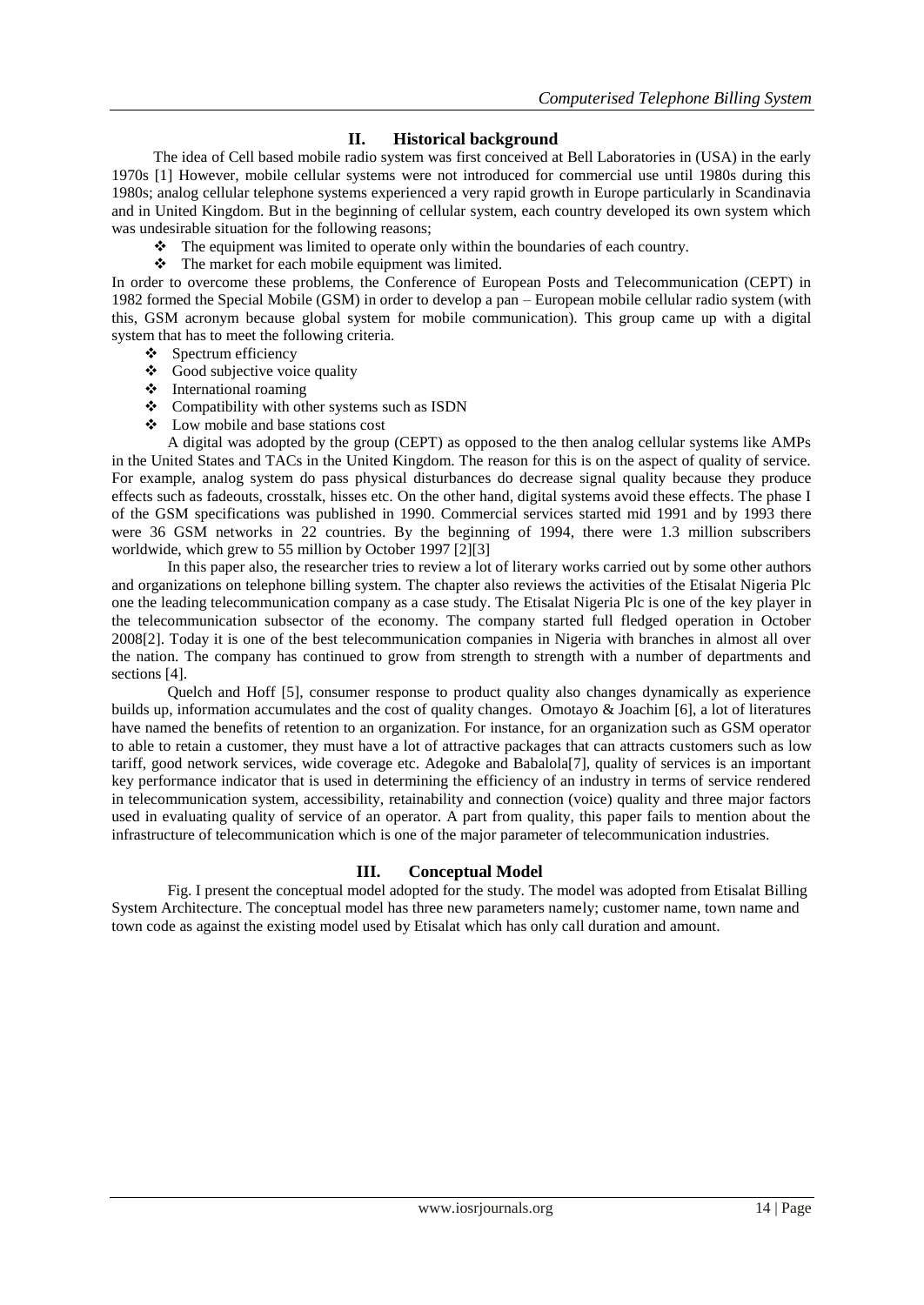

Fig. I Conceptual Model of Billing System

Fig. I has network centre where calls goes out from the network or comes to the network. The usage information goes into the main billing system that has two compartments the front and the back end. The front end contains the rating engine of the billing system. This chamber has three components namely:

Discount Information that handles any bills concerning discounts charges. Rate Plans/Tax Information is aspect of the front that handles any data bundles and tax issues. The Customer Accounts is where the billing engine gets account details of customer. Also the billing engine has the back end which works simultaneously with front end. Calculation of bills using calls history of customer posted to it from Admin Unit, Customer Care and Billing Unit respectively. The back end in turns work on the customer account history after rating the status will generate the mini statement of bills and passes it through customer database and finally display the output as Mini Statement of calls (customer name, Name of town to where the call was made, Town code, per each customer).The problem with the existing system model is that the billing engine calculates only the duration of calls and the amount for each customer. But the proposed model incorporate into the mini summary report the name of customer, the name of the town to where the calls was made, the town code per each customer.



Fig. II Previous model of Billing System Architecture

Fig. II has Network centre where calls goes out from the network or comes in to the network. The usage information goes into the main billing system that has two compartments the front and the back end. The front end contains the rating engine of the billing system. This chamber has three components namely:

Discount Information that handles any bills concerning discounts charges. Rate Plans/Tax Information is aspect of the front that handles any data bundles and tax issues. The Customer Accounts is where the billing engine gets account details of customer. Also the billing engine has the back end which works simultaneously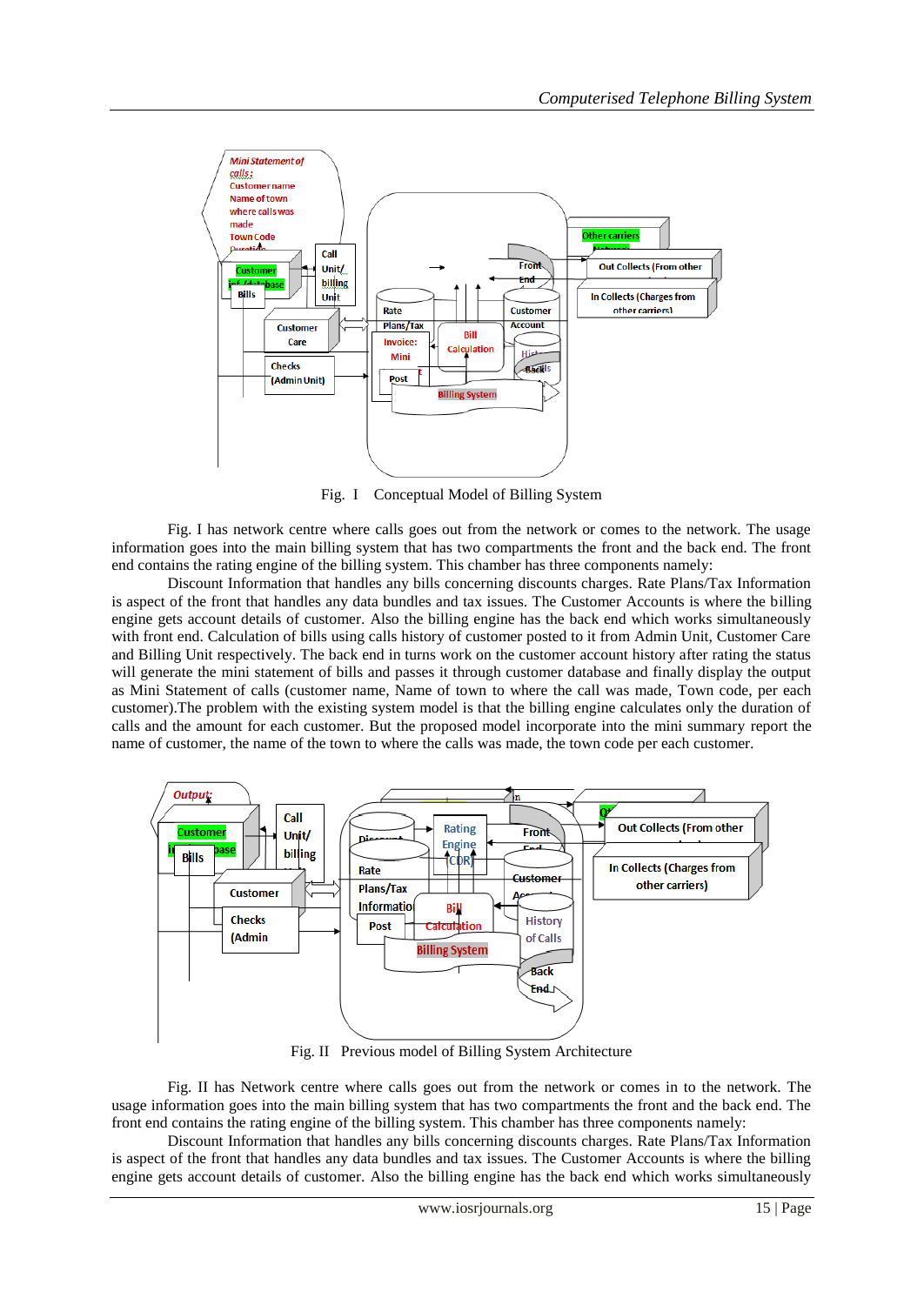with front end. Calculation of bills using calls history of customer posted to it from Admin Unit, Customer Care and Billing Unit respectively. The back end in turns work on the customer account history after rating the status will generate the bill and passes it through customer database and finally display the output as call duration and Amount.

The problem with the existing system model is that the billing engine calculates only the duration of calls and the amount for each customer.

# **IV. Method**

#### 4.1 **Research Design and Sampling Procedure**

A cross sectional survey design was adopted to identify the parameters existing and those not existing on the output summary of the Etisalat network. The population of study were drawn from the four Units that made up the organizational structure; Billing Unit, Customer Care Unit, Call Unit and Admin Unit.

#### 4.2 **Instrumentation**

The uses of formal and informal interview were employed by the researcher in the collection of data from the respondents. However, average of 8 respondents was interviewed from all the four units of the organization. In each of these units 2 numbers of respondents were interviewed. Each respondent were asked 8 questions each concerning their output parameters.

### 4.3 **Data Collection/Analysis**

The survey was conducted through face-to-face contact with the respondents. The interview question was based on two parameters; favourable and unfavourable conditions. During the analysis; the researchers were able to get up 100% in an unfavourable condition which means that there is problem of not having customer name, town name and town code in the call summary displayed after calls. This implies that there are 3 unfavourable responses from the respondents

- Customer name are not displayed.
- $\bullet$  Town name are not displayed
- Town code are not displayed

Hence, the computer source code program and corresponding output to solve this problem were shown below:

#### 4.3.1 **Program Source Code**

| uses crt; | Program CusBill(input,output,outf);             |
|-----------|-------------------------------------------------|
| const     | TownCodeA= $24$ ;                               |
|           | TownCodeB=24;                                   |
|           | TownCodeC=24;                                   |
|           | TownCodeD=50;                                   |
| var       |                                                 |
|           |                                                 |
|           | custname;town: string[30];                      |
|           | i: integer; wrong: boolean;                     |
|           | ZoneCode;TownCode;more:char;outf:text;          |
|           | bill:real;Duration;Amount;Rate;secs:integer;    |
| begin     |                                                 |
|           | assign(outf;'excs/out.pas);                     |
|           | rewrite(outf;clrscr;more:='Y';                  |
|           | while more $=$ 'Y'do                            |
| begin     |                                                 |
|           | writeln('****CUSTOMER BILL****');               |
|           | write('Customer Name:');                        |
|           | readln(custname);                               |
|           | write ('Name of town to where call was made:'); |
|           | readln(town);                                   |
|           | write('TownCode(An alphabet):');                |
|           | readln(TownCode);Towncode:=upcase(TownCode);    |
|           | write ('Duration of Calls (In seconds):');      |
|           | readln(Duration);                               |
|           | write('Rate (In kobo) for TownCode A is:');     |
|           | readln;                                         |
|           | - - - - - -                                     |

write('Rate (In kobo) for TownCode B is:');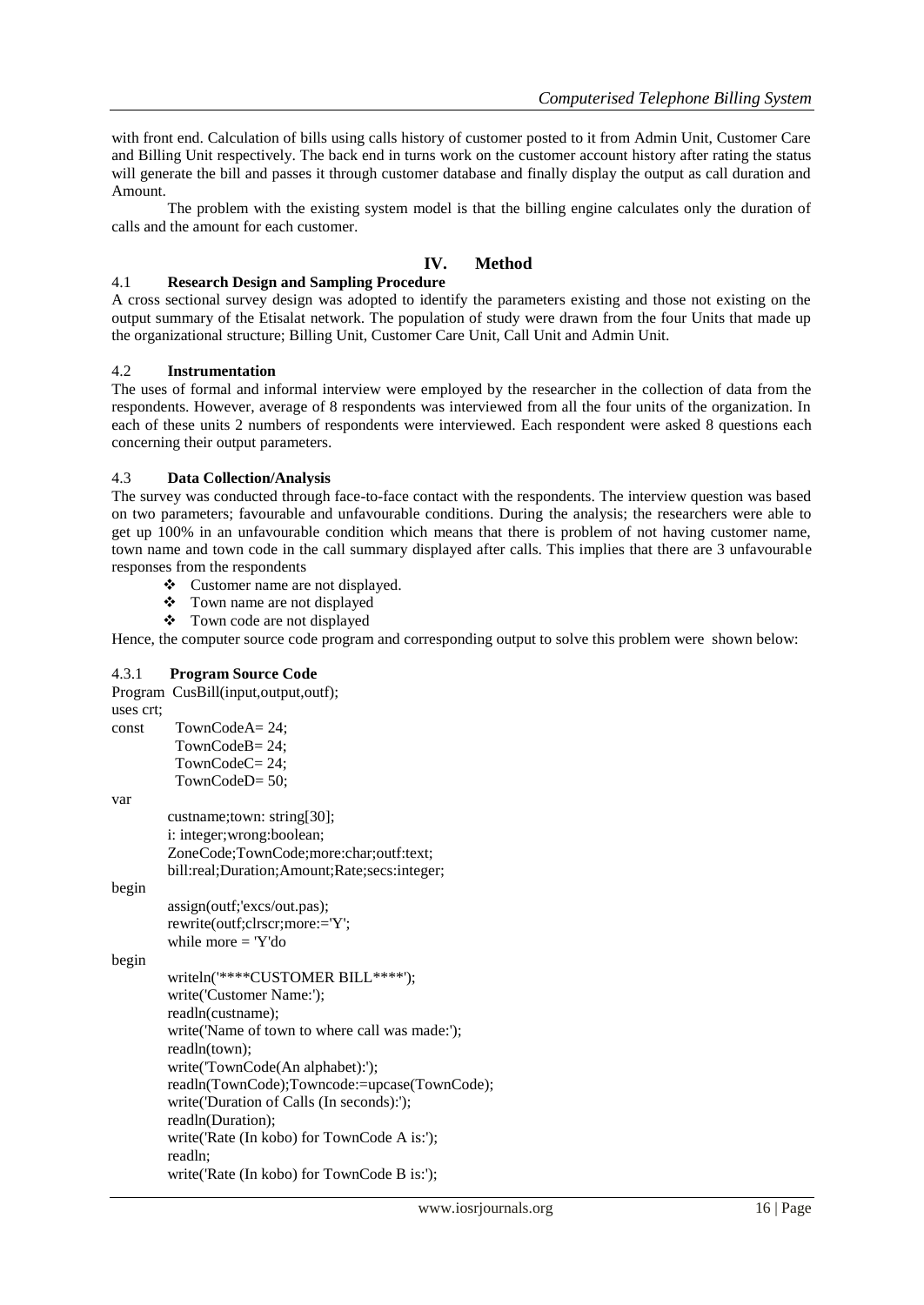readln; write('Rate (In kobo) for TownCode C is:'); readln; write('Rate (In kobo) for TownCode D is:'); readln; write('Amount is Always (Duration of Calls \* Rate (In kobo per second)');

## Case TownCode of

'A': begin Amount:=(Duration\*Rate); end;

'B' begin end;

Amount:=(Duration\*Rate);

'C' begin Amount:=(Duration\*Rate); end; 'D' begin Amount:=(Duration\*Rate);

end;

else

end;(\*end of Case Statement\*); if not wrong then begin

if  $secs = 3600$  then  $bill := bill-(0.2*bill);$ WRITELN; writeln(outf,'\*\*\*\*CUSTOMER BILL\*\*\*\*'); writeln(outf,'Customer Name:',Custname:1); writeln(outf,'Name of town to where call was made:',town); writeln(outf,'Town Code:',Towncode:1); writeln(outf,'Duration of call:',secs:8,'seconds'); writeln(outf,'Amount Payable (in Naira):',bill:8:2); writeln(outf);writeln(outf)e writeln;writeln(Any more customer records?(y/n)'); readln(more); more:=upcase(more); end;{of while} close(outf)

# end.

# 4.3.2 **New output the Model**

\*\*\*CUSTOMER BILL\*\*\*\* Customer Name : UCHE OKEKE Name of town to where call was made: ENUGU Town Code (An alphabet): A Duration of calls (In seconds): 59 Rate (In kobo) for TownCode A is: 24 Rate (In kobo) for TownCode B is: 24 Rate (In kobo) for TownCode C is: 24 Rate (In kobo) for TownCode D is: 50 Amount is Always (Duration of Calls\*Rate (In kobo per second)

# \*\*\*CUSTOMER BILL\*\*\*\*

Customer Name: OLAJUMOKE SEFINAT Name of town to where call was made: IJEBU ODE Town Code (An alphabet): B Duration of calls (In seconds): 450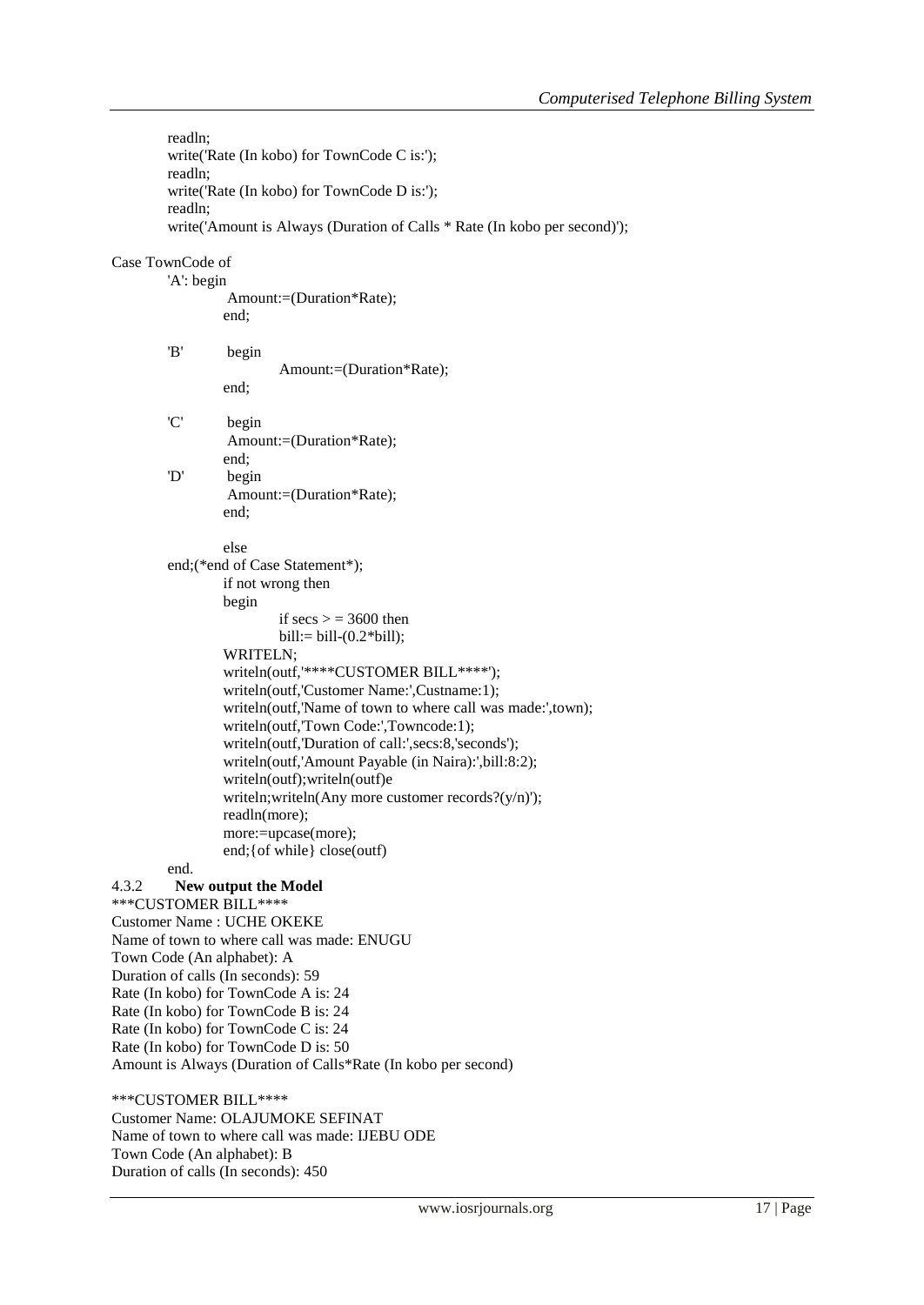Rate (In kobo) for TownCode A is: 24 Rate (In kobo) for TownCode B is: 24 Rate (In kobo) for TownCode C is: 24 Rate (In kobo) for TownCode D is: 50 Amount is Always (Duration of Calls\*Rate (In kobo per second)

\*\*\*CUSTOMER BILL\*\*\*\* Customer Name: UMARU MOHAMMED Name of town to where call was made: JALINGO Town Code (An alphabet): C Duration of calls (In seconds): 60 Rate (In kobo) for TownCode A is: 24 Rate (In kobo) for TownCode B is: 24 Rate (In kobo) for TownCode C is: 24 Rate (In kobo) for TownCode D is: 50 Amount is Always (Duration of Calls\*Rate (In kobo per second)

\*\*\*CUSTOMER BILL\*\*\*\* Customer Name: JIBRIN AHMED Name of town to where call was made: KANO Town Code (An alphabet): D Duration of calls (In seconds): 80 Rate (In kobo) for TownCode A is: 24 Rate (In kobo) for TownCode B is: 24 Rate (In kobo) for TownCode C is: 24 Rate (In kobo) for TownCode D is: 50 Amount is Always (Duration of Calls\*Rate(In kobo per second)

\*\*\*CUSTOMER BILL\*\*\*\* Customer Name: EMMANUEL JAMIL Name of town to where call was made: ABUJA Town Code (An alphabet): D Duration of calls (In seconds): 216 Rate (In kobo) for TownCode A is: 24 Rate (In kobo) for TownCode B is: 24 Rate (In kobo) for TownCode C is: 24 Rate (In kobo) for TownCode D is: 50 Amount is Always (Duration of Calls\*Rate (In kobo per second)

\*\*\*CUSTOMER BILL\*\*\*\* Customer Name: JAMIL MOHAMMED Name of town to where call was made: ABEOKUTA Town Code (An alphabet): B Duration of calls (In seconds): 50 Rate (In kobo) for TownCode A is: 24 Rate (In kobo) for TownCode B is: 24 Rate (In kobo) for TownCode C is: 24 Rate (In kobo) for TownCode D is: 50 Amount is Always (Duration of Calls\*Rate (In kobo per second)

\*\*\*CUSTOMER BILL\*\*\*\* Customer Name: OBINNA AFAM Name of town to where call was made: AWKA Town Code (An alphabet): A Duration of calls (In seconds): 100 Rate (In kobo) for TownCode A is: 24 Rate (In kobo) for TownCode B is: 24 Rate (In kobo) for TownCode C is: 24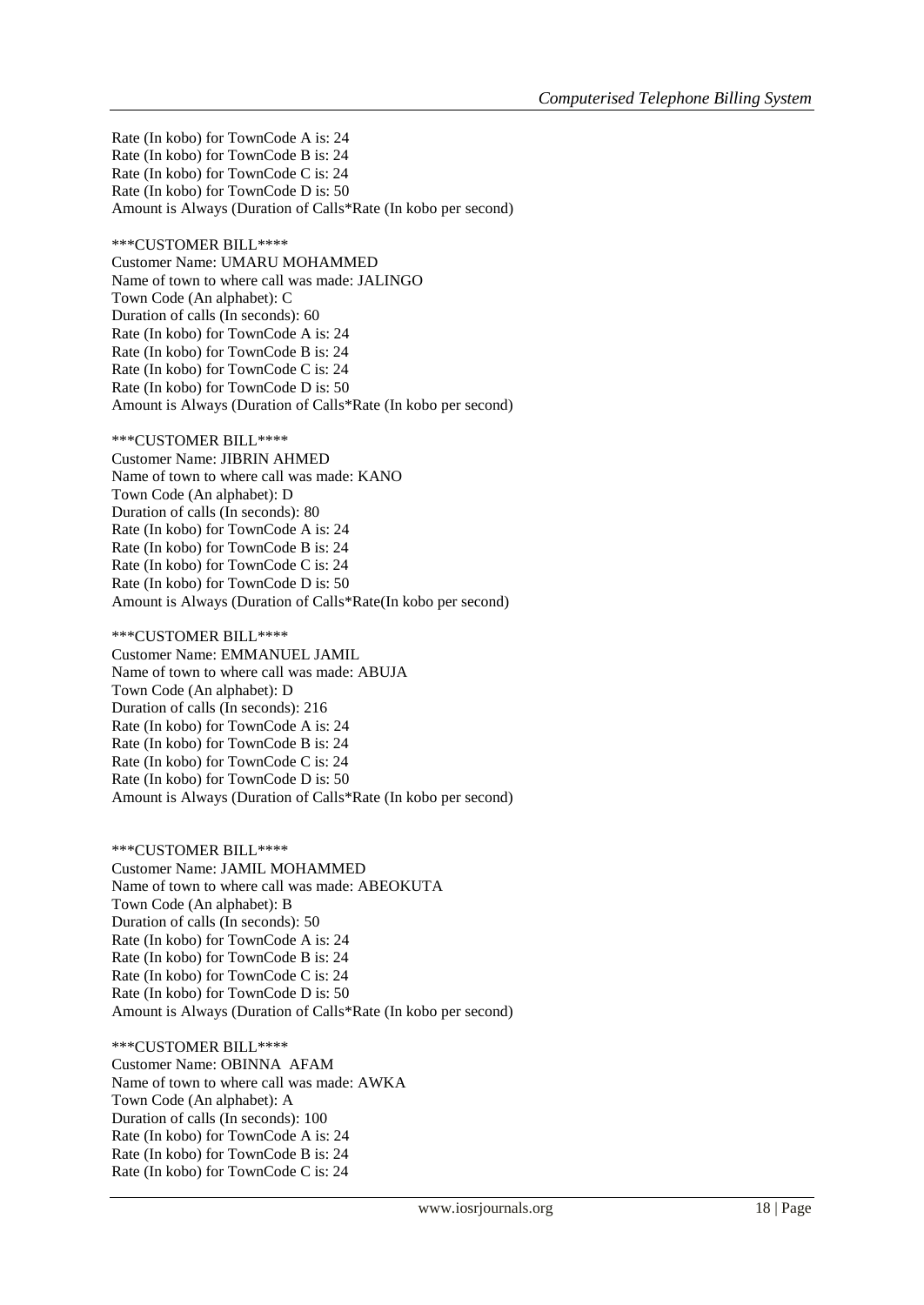Rate (In kobo) for TownCode D is: 50 Amount is Always (Duration of Calls\*Rate (In kobo per second)

\*\*\*CUSTOMER BILL\*\*\*\* Customer Name: EMEKA OKAFOR Name of town to where call was made: UMUAHIA Town Code (An alphabet): A Duration of calls (In seconds): 68 Rate (In kobo) for TownCode A is: 24 Rate (In kobo) for TownCode B is: 24 Rate (In kobo) for TownCode C is: 24 Rate (In kobo) for TownCode D is: 50 Amount is Always (Duration of Calls\*Rate (In kobo per second)

\*\*\*CUSTOMER BILL\*\*\*\* Customer Name: ISAIAH UCHE Name of town to where call was made: SOKOTO Town Code (An alphabet): C Duration of calls (In seconds): 3,800 Rate (In kobo) for TownCode A is: 24 Rate (In kobo) for TownCode B is: 24 Rate (In kobo) for TownCode C is: 24 Rate (In kobo) for TownCode D is: 50 Amount is Always (Duration of Calls\*Rate (In kobo per second)

\*\*\*CUSTOMER BILL\*\*\*\* Customer Name: CHINENYE OBI Name of town to where call was made: ABUJA Town Code (An alphabet): C Duration of calls (In seconds): 340 Rate (In kobo) for TownCode A is: 24 Rate (In kobo) for TownCode B is: 24 Rate (In kobo) for TownCode C is: 24 Rate (In kobo) for TownCode D is: 50 Amount is Always (Duration of Calls\*Rate (In kobo per second)

#### 4.3.3 **Output of old Model Designed**

CUSTOMER ONE your duration of last call was 300 Seconds the amount is N53.70 CUSTOMER TWO your duration of last call was 100 Seconds the amount is N20.61 CUSTOMER THREE your duration of last call was 3,600 Seconds the amount is N1007.56 CUSTOMER FOUR your duration of last call was 150 Seconds the amount is N34.05 CUSTOMER FIVE your duration of last call was 1,800 Seconds the amount is N503.78 CUSTOMER SIX your duration of last call was 150 Seconds the amount is N26.85 CUSTOMER SEVEN your duration of last call was 450 Seconds the amount is N125.94 CUSTOMER EIGHT